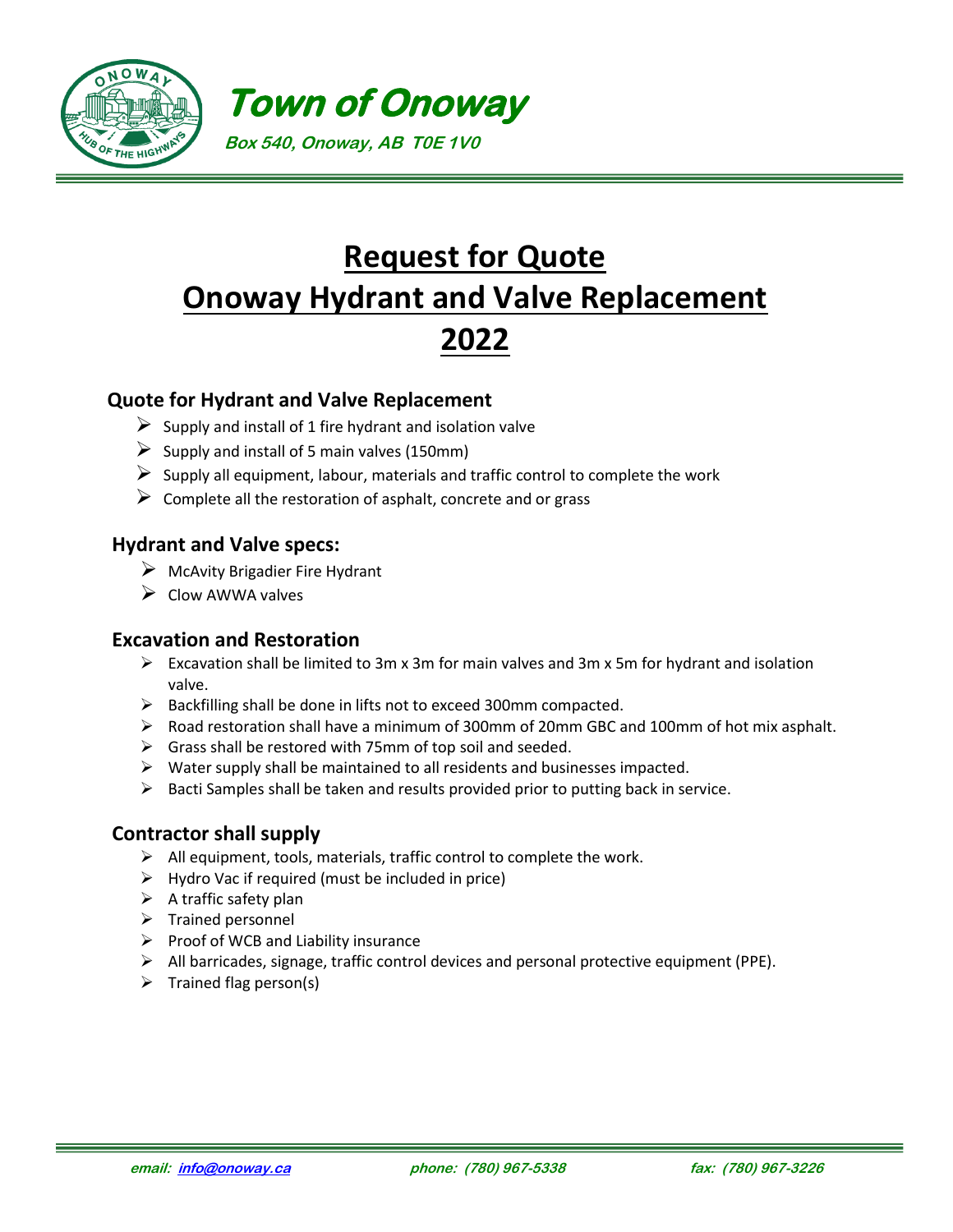It is the responsibility of the contractor to verify actual depths, dimensions and isolation points. Actual areas to be done will be dependant upon budget. Some items may be removed or added based on the budget.

For more information or to schedule an appointment for review, please contact Jason Madge at 780-967-5338 or via email at jason@onoway.ca

The project must be completed prior to August 31, 2022 Submissions must include a minimum of three references for same or similar work for a municipality in the last 5 years.

Quotes to be submitted by 1200hrs (noon) MST on Friday April 1, 2022

Town of Onoway 4812 – 51 Street Box 540 Onoway, AB T0E 1V0 Email: jason@onoway.ca Fax: 780-967-0685